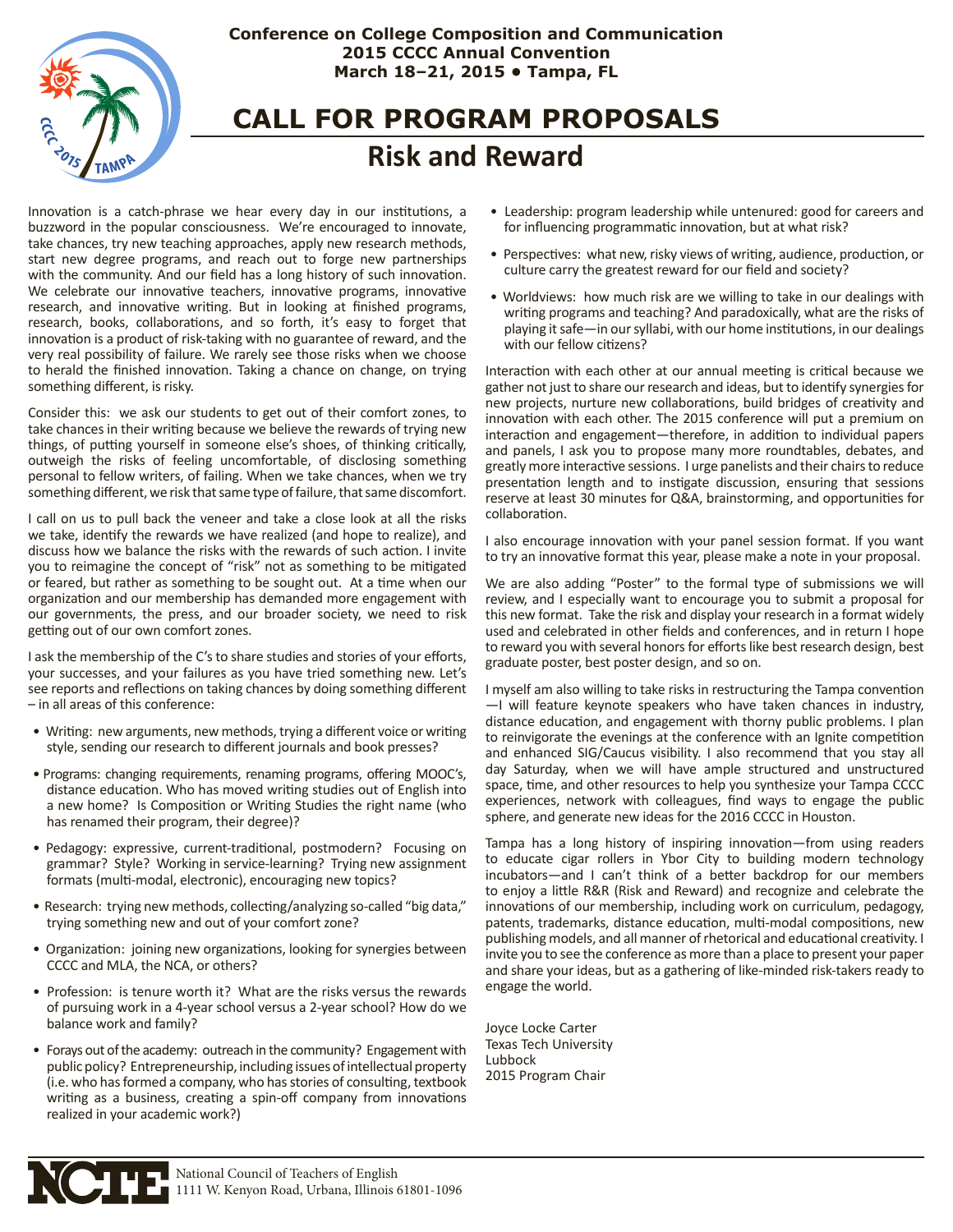#### **General Information**

Members of the Conference on College Composition and Communication and others who are interested in the goals and activities of the CCCC are invited to submit proposals for sessions, posters, and workshops at the 2015 CCCC annual convention. CCCC Annual Convention programs are open to everyone, including scholars from other disciplines. Nonmembers of CCCC are welcome to submit proposals but are urged to join the organization. CCCC is a nonprofit organization and cannot reimburse program participants for travel or hotel expenses.

Competition for a place on the program is intense—many good proposals cannot be accepted. The percentage of the program devoted to a specific area (see area cluster list on the following page) is determined by the number of proposals received in that area. All proposals are evaluated in two groups (panels and individuals) by reviewers with special expertise in each area, who advise the Program Chair on proposal acceptance. These peer-reviewed submissions will comprise the greater part of the program, with the remainder consisting of sessions initiated by the Program Chair.

 **Deadline:** To ensure participants receive an early fall notification of program participation, **all electronic submissions must be received by** 11:59 p.m., May 5, 2014, Central Standard Time. **All mailed submissions must be postmarked by** April 28, 2014.

#### **Program Format**

The 2015 CCCC Annual convention consists chiefly of 75-minute Concurrent Sessions offered Thursday through late Saturday afternoon. Additionally, Saturday will contain new and open spaces that span several concurrent sessions for engagement, collaboration, outreach, and synthesis. Special presentations by featured speakers will be organized by the Program Chair. Half-day and all-day workshops take place on Wednesday. Special Interest Groups (SIGs) meet Thursday and Friday for one hour business meetings.

#### **Concurrent Sessions**

Members may propose whole sessions (75-minute sessions consisting of three or more participants) or submit a proposal as an individual, which will be combined into a panel by the Program Chair. Presenters may propose separately titled papers, performances, digital installations, visual presentations, etc., in whatever

format best delivers the presenters' ideas and engages the audience. In a panel where more than 3 participants are proposed, formats such as position statements and abstracts are acceptable. The 2015 conference will put a premium on interaction and engagement; therefore, every panel must be designed to allow at least 30 minutes of discussion, brainstorming, audience response, and opportunities for collaboration.

#### **Poster Sessions**

Posters are visual presentations typically displayed on tables, easels, or bulletin boards. Posters will be on display throughout the conference, and members will present and discuss their work at a dedicated session during the conference. During these poster sessions which are a less formal presentation of work in progress, theories, experimental work, new concepts, late-breaking research results—presenters stand next to their displays to explain content and answer questions. Proposals for posters will be peer-reviewed and those accepted will appear on the program. A poster session at this conference is considered in every respect to be equivalent to a panel presentation and will be listed as such in the program.

#### **Workshop Sessions**

Workshops provide opportunities for engaged introductions to new developments in the field and participatory discussion of current ideas and practice. Successful workshop proposals explain clearly *how* registrants will participate in workshop activities and *must* include a schedule indicating times, registrant activities, and speakers *(only the first 12 names will be listed on the program).* Workshops are limited to 30-50 registrants and carry an additional fee.

Preconvention Workshops are scheduled for a full day on Wednesday, 9:00 a.m.-5:00 p.m., or a half-day Wednesday, either 9:00 a.m.- 12:30 p.m. or 1:30 p.m.-5:00 p.m. *Proposed Workshops with no evidence of active participation by registrants will not be accepted.*

#### **Member Groups: SIGs and Standing Groups**

Member Groups convene for one-hour business meetings after the last Concurrent Session on Thursday and Friday, and Standing Groups can also host a sponsored panel. Every Member Group that wishes to hold a business meeting *must submit a proposal each year* that includes a statement of the group's interest and potential value to CCCC members as well

as any special space requirements (subject to availability). Presentation titles and speakers will not be listed on the convention program. Please visit http://www.ncte.org/cccc/sigs for the full guidelines.

#### **Audiovisual Equipment**

CCCC is usually able to provide overhead projectors, with the accompanying projection screen, for concurrent sessions and workshops. You *must* indicate what equipment you need as part of your proposal, and include a rationale for the necessity of its integral use. Because of high costs and limited availability of equipment, we may not be able to honor all such requests; in those cases, proposers will need to rent equipment at their own cost or provide it themselves. *If you request AV equipment and it is assigned to you, you will get a confirmation from the CCCC. If you do NOT receive a confirmation, the equipment will not be available for you at the conference.* 

#### **Preregistration for Program Participants**

CCCC depends on the support of everyone who attends. Program participants must complete a registration form (or register online at www.ncte.org/cccc/conv) and return it with payment when they accept their role in the program.

#### **General Guidelines for Proposals**

- 1. Follow the proposal format.
- 2. Be as specific and clear as possible about the focus and purpose of your proposals, and provide *only* the information requested. The intense reviewing procedure makes supplemental material a hindrance.
- 3. Meet the May 5th deadline for electronic proposals.
- 4. Notify Eileen Maley at NCTE immediately (1-800-369-6283 ext. 3674 or 217-278- 3674) of address changes.
- 5. Official invitations will be sent to persons on accepted proposals by late August.
- 6. Names appearing in the 2015 convention program will represent only peer-reviewed proposals and paid registrations.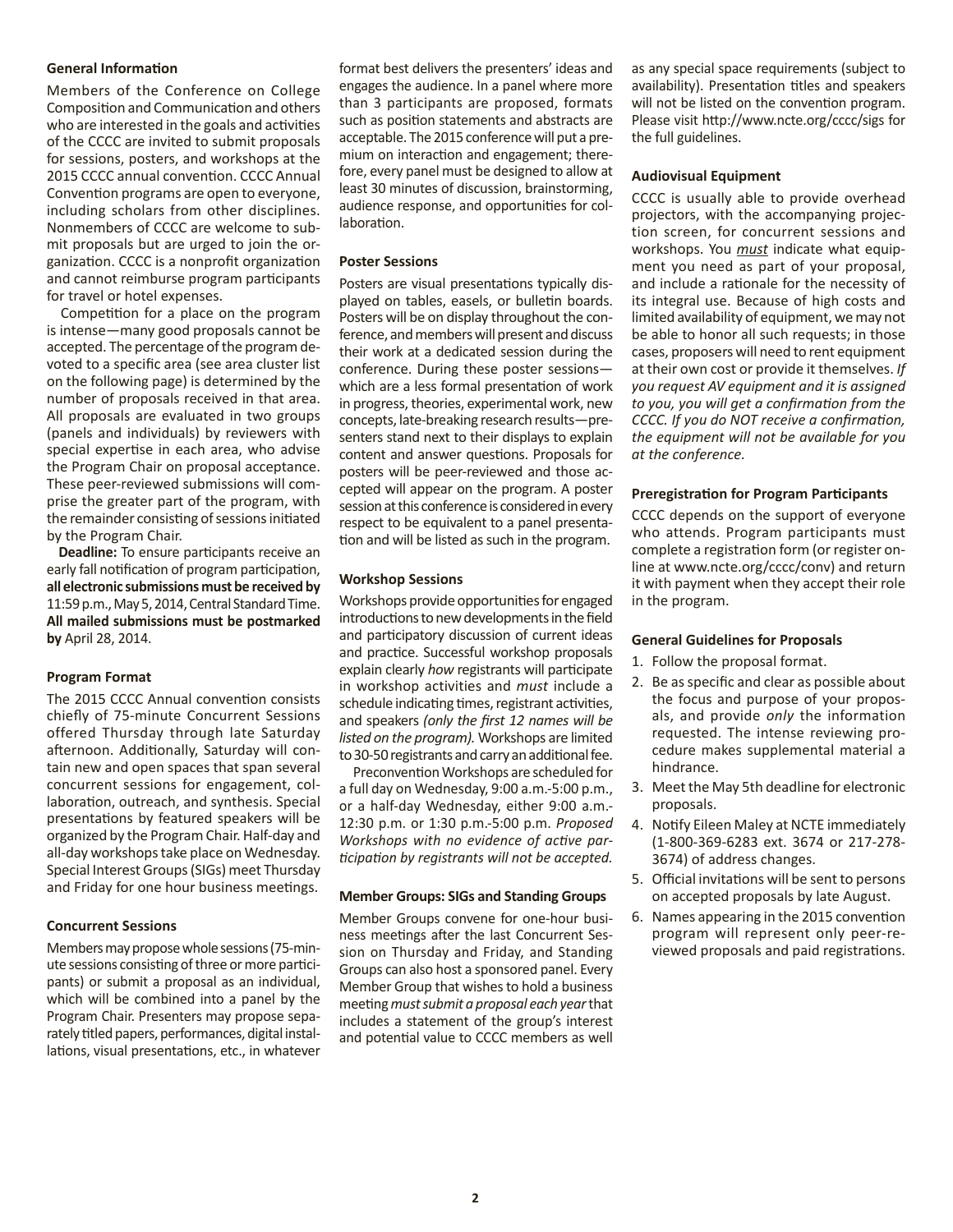### **CCCC Scholars for the Dream Travel Award**

CCCC sponsors these awards to encourage program participation and scholarship by members of historically underrepresented groups (African Americans, Asian Americans, Mexican Americans, Puerto Ricans and other Latino/a Americans, and American Indians). Their presence and contributions are central to the full realization of our professional goals.

To this end, CCCC offers up to ten travel awards of \$750 each, sponsors a reception for all award winners, and gives a one-year membership in NCTE and CCCC.

#### **Eligibility and Submission Information**

- 1. If you are from a historically underrepresented group, if you are an emerging scholar, and if you will be presenting at the CCCC Annual Convention for the first time, you are eligible to apply for this award (please check the Dream box on your proposal form).
- 2. Your proposal will be reviewed in the Area Cluster you choose. If your proposal is

accepted and you meet eligibility requirements for the travel award, you can compete for one of the ten awards by submitting an expanded abstract.

- 3. Candidates for this award should submit an expanded, 3- to 5-page abstract by October 10, 2014, to the CCCC Administrative Liaison at cccc@ncte.org. At that time, you will also be asked to verify eligibility.
- 4. The ten SFD Award winners will be notified in December 2014.

The SFD Awards Selection Committee considers conference proposals in terms of originality, significance, and potential.

**The Problem.** The presentation promises to describe a significant problem or issue, meeting one or more of these criteria:

Timeliness: contributes to a current issue in rhetoric or composition studies.

- Theory: references a specific theoretical framework within rhetoric or composition studies, sharpening concept definitions or presenting alternative viewpoints.
- Research: provides exploration with new research techniques or creative use of known techniques; demonstrates and fills a research void; creates or improves an instrument for observing and analyzing research data.
- Pedagogy: relates specific, creative classroom practices to particular theoretical frames, demonstrating potential for general application (more than a demonstration of a particular personality's successful pedagogy).

**The Potential.** Whether theory, research, or pedagogy, the presentation should hold promise for future exploration and investigation.

#### **CCCC Gloria Anzaldúa Rhetorician Award**

CCCC sponsors these awards to support scholars whose work participates in the making of meaning out of sexual and gender minority experiences. Applicants must be accepted to the CCCC Annual Convention program and should currently be enrolled in graduate school or be first time presenters at the Convention. All candidates should show potential as scholars of rhetoric and composition. We encourage sexual and gender minority applicants, who may (or may not) identify as lesbian, gay, bisexual, transgender, queer, two-spirit, questioning, intersex, asexual, ally, or pansexual (LGBTQ2QIAAP), though applicants who do not see themselves reflected in these categories are also encouraged to apply.

The work of a successful candidate should fulfill some of the following criteria:

- · Interrogate the intersections between composition/rhetoric research and queer theory.
	- Contribute to the discourses between sexuality/gender identification and writing research, pedagogy, and/or theory.
- Address issues of social justice, writing, and sexual/gender identification.
- Forge new conversations in composition/ rhetoric and queer meaning-making.

CCCC offers up to three travel awards of \$750 each, sponsors a reception for all award winners, and gives a one-year membership in CCCC/NCTE. The Awards Selection Committee will choose up to three winners based on the following criteria: originality of research; critical engagement with and contribution to current scholarship in queer studies and rhetoric/ composition; and potential for lasting projects.

#### **Eligibility and Application Information**

- *Application packets must be submitted by October 10, 2014 to cccc@ncte.org.* Winners will be notified in December.
- To apply, interested graduate scholars or first time presenters accepted to the CCCC Annual Convention program must submit:
- · A copy of their CCCC proposal.
- An expanded 3-5 page abstract.
- · A brief one-page statement of interest identifying the applicant's research interests, articulating plans for a career in rhetoric and composition, and including a statement of eligibility for the award.

### **The Luis Antonio Marcuschi Travel Awards**

Two \$1000 travel reimbursement awards are available to scholars from Mexico, Central, or South America who have papers accepted for presentation at the 2015 CCCC Convention in Tampa. To apply, simply submit a short statement describing your intention to attend the meeting and need for the funds (maximum 300 words—email to cccc@ncte.org no later than June 1, 2014). Shortly after the proposal review process is finished, you will be notified if your request has been funded.

#### **CCCC Chair's Memorial Scholarship**

We invite applications for the 2015 CCCC Convention in Tampa. To remember and honor the Chairs of CCCC who have passed away, the CCCC Executive Committee has created scholarships of \$750 each to help cover the costs of four, full-time graduate students who are presenting at the annual convention.

Full-time graduate students whose presentations were selected through the regular peer-review process are eligible to apply. Applications include the follow:

- 1. A *one-page* letter of application, introducing yourself, verifying you are a fulltime graduate student, and articulating your plans for a career in rhetoric and composition studies.
- 2. A copy of your accepted 2015 CCCC program proposal.
- 3. A *one-page* CV.

*Application deadline: October 10, 2014.* Send materials to cccc@ncte.org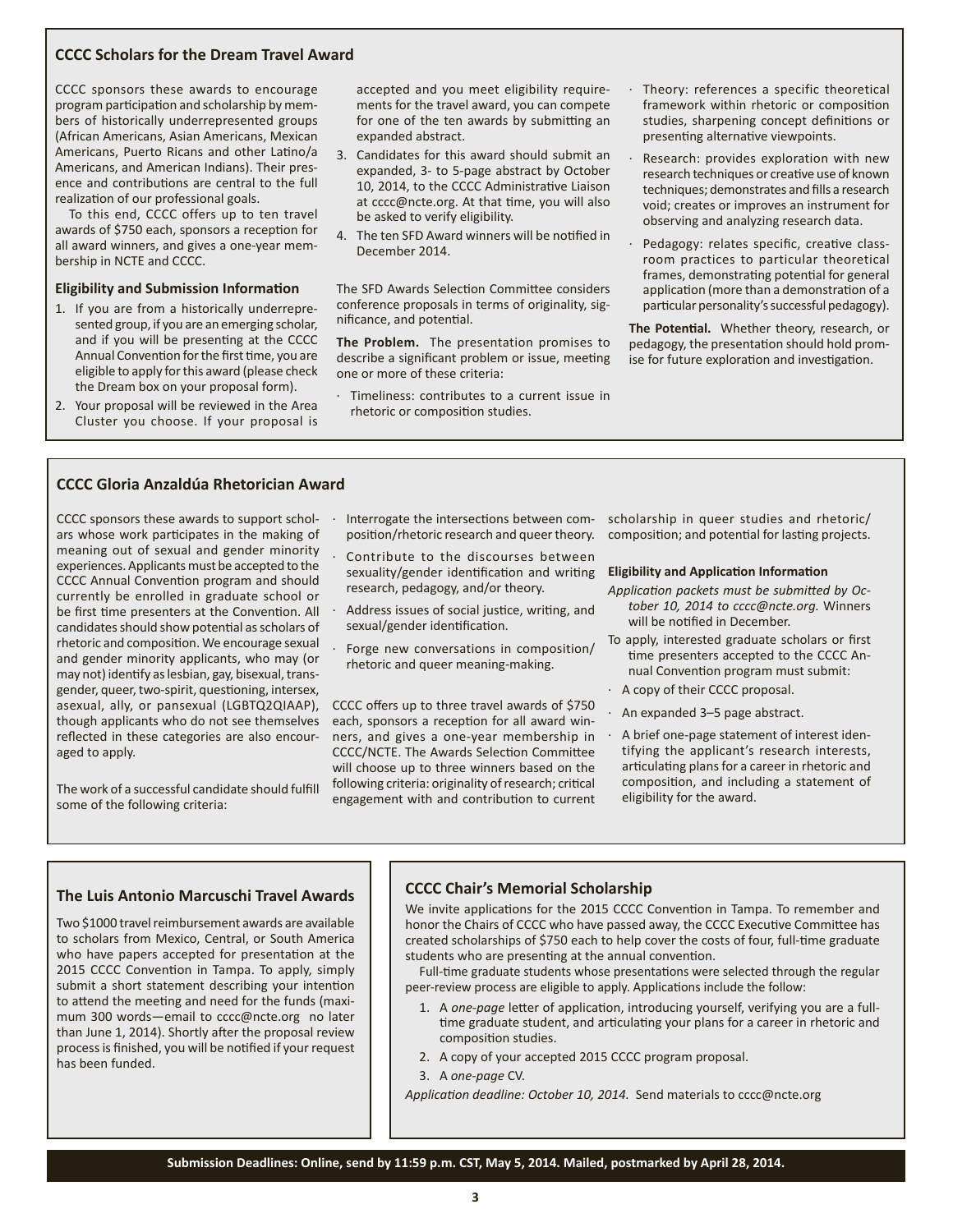# **AREA CLUSTERS**

The clusters below are used to help organize the review of proposals and create the program. To ensure fairness and equal representation, proposals are generally accepted in proportion to numbers received in the clusters. Selecting a particular cluster neither advantages nor disadvantages your proposal. Beneath each cluster area are examples of appropriate topics, but the listing is neither comprehensive nor exclusive. Sometimes a single proposal might fit into two or three areas, or a proposal might not fit well into any area. However, if you do not choose a category, your proposal will not be reviewed and therefore will not be accepted for the program. Please consider these categories as a heuristic, and understand that in making a selection, you emphasize the primary focus of and the best reviewing audience for your proposal.

# **1—Advanced Writing**

- Argumentation, analytic and critical writing
- Research paper and research writing
- Disciplinary and specialized forms of writing
- Graduate writing courses and support for graduate student writing
- Support for faculty and research writing campus-wide

### **2—Basic Writing**

- Web-based and digital technologies in the basic writing classroom
- "College Readiness" and the basic writer
- Politics of remediation
- Assessment and basic writing
- Articulation with first-year composition
- New populations of basic writers
- **3—Community, Civic & Public**
- Literacy practices and programs
- Civic engagement and deliberation
- Community-based research or service (grant-writing, community client projects)
- Other contexts (political, ethnic, cultural, recovery, support, prisons, adult ed. centers, religious)

# **4—Creative Writing**

- Alt writing
- Creative nonfiction, fiction, poetry, and drama
- Digital genres
- Life writing, memoir, auto/ biography
- Pedagogy
- Publishing

#### **5—History**

- History of movements in **CCCC**
- Histories of rhetoric
- Histories of professional communication
- Histories of composition/the profession
- Histories of writing practices/ instruction
- Histories of un/schooled literacy practices
- Oral traditions or cultural histories of rhetoric
- **6—Information Technologies**
- Computer-based literacies • Online identities (Second
- Life, Twitter, Facebook, etc.) • E-learning (online, distance
- learning, MOOC's, blogs) • Electronic publishing prac-
- tices and tools (epub, xml, iBook)
- Media studies
- Software development and design
- Pedagogy in digital environments

# **7—Institutional and Professional**

- Administration of writing programs
- Cross-institutional articulation
- Cross-professional articulation (AAHE, CLA, MLA, NCA, AERA, etc.)
- Cross-disciplinary collaboration • Department programs (ma-
- jors, minors, graduate)
- Independent writing/rhetoric programs or centers
- Intellectual property
- Department/division assessment or review
- Teacher preparation
- Working conditions and adjunct faculty concerns

# **8—Innovation and Taking Risks**

- Entrepreneurship, patents, inventions, commercialization
- Creating new programs, courses, techniques, labs, markets
- Stories of failure and taking risks and learning from those experiences
- Interdisciplinary and multidisciplinary scholarly and instructional partnerships
- Adaptation to rhetoric and composition of methods from other disciplines
- Collaborations among members of different contexts (K12/University; business/ higher education)
- International and cross-cultural studies or projects

### **9—Language**

- Language policies and politics • Language identity, variation and diversity
- Biliteracies and second language writing
- World Englishes
- Globalization of English

#### **10—Professional and Technical Writing**

- Writing in the professions: business, science, public policy, etc.
- Information design & architecture
- Usability and user-experience design
- Consulting and teaching in the workplace
- Workplace studies
- Intercultural communication

# **11—Research**

# • Research findings

- Extensions of research or instruction into new sites of inquiry
- Analytic techniques (discourse analysis, stylistics, and genre analysis, etc.)
- Big Data

**4**

**Submission Deadlines: Online, send by 11:59 p.m. CST, May 5, 2014. Mailed, postmarked by April 28, 2014.**

- Methodologies (historiographic, linguistic, archival, surveys, databases, ethnographies, case studies, etc.)
- Reporting formats
- Research design
- Ethics and representation
- Research in digital rhetoric
- Research in cultural rhetoric • Research in digital humanities
- Assessment research
- Undergraduate research

# **12—First Year Composition**

- Alternative or expanded perspectives (environmental, spiritual, etc.)
- Classroom/campus situations and strategies
- Collaborative writing
- Design and evaluation of assignments
- Response to student texts
- Response to student written self-disclosure
- Multimedia/multimodal classrooms
- Student diversity
- Writing about controversial topics
- Next generation methodology
- Pedagogy in digital environments

• Rhetorical theory and theories of visual rhetoric • Theories of composing • Theories of reading and

• Theories of writing in society • Critical, gender, race, identity, disability, feminist, queer, and cultural theories • Theories from other disciplines (sociology, psychology, linguistics, human factors, etc.)

• Theories of pedagogy • Theories of learning to write and writing development • Theories of literacy

**14—Writing Programs** • Large or small programs • Curriculum design

• Tutoring

programs • Writing centers • Adult literacy

• Outcomes and assessment • Learning communities • Service learning or outreach

• Across the curriculum and in discipline specific writing

• The writing major/minor

• WAC / WID **13—Theory**

writing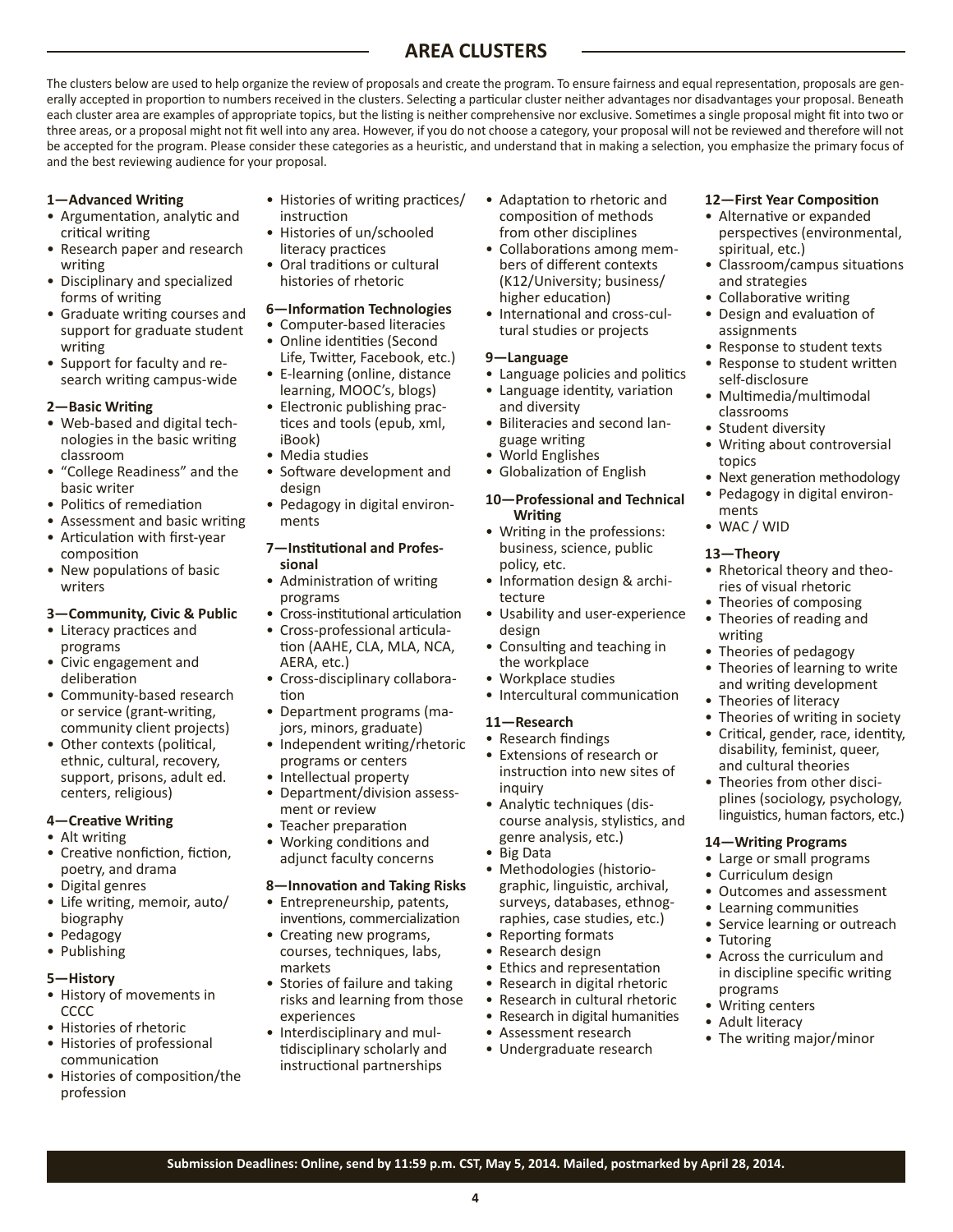# **Proposal Form for the 2015 CCCC Convention**

#### **Proposal Deadlines: Online, by 11:59 p.m. Central Time, May 5, 2014 Mailed, postmarked by April 28, 2014**

FAXED OR INCOMPLETE PROPOSALS WILL NOT BE PROCESSED. SUPPLEMENTAL MATERIAL WILL NOT BE CONSIDERED.

You may propose yourself and/or colleagues for the program by completing the online form available at http://www.ncte.org/cccc/conv/.

IMPORTANT REQUIREMENTS: All individuals whose sessions or papers are accepted or who appear on the program **must pay** their CCCC registration fee at the time they accept their role on the program. **Concurrent sessions must have at least 3 presenters to be considered. For 1-2 presenters, apply under Individual Presentations.**

CHECK APPROPRIATE CIRCLES: Check "NEW" for a person who is a first-time speaker/presenter. Check "ROLE" if willing to chair a session other than the one proposed. (Volunteer only if you are certain to attend the convention.) Check "DREAM" if you are a first-time presenter eligible for a Scholars for the Dream Travel Award. Check "GS" if you are a full-time graduate student. **Check LCD or Internet if that technology is** *essential* **to your presentation. See note about "Audiovisual Equipment" on page 2.**

# **Online Coaching**

Electronic proposals can be reviewed prior to final submission by online coaches (former Stage I and II CCCC proposal reviewers). Review does not guarantee acceptance but is intended to enhance submissions. See http://www.ncte.org/cccc/conv. To qualify, your proposal must be submitted online by April 13, 2014. ❑ I would like an online coach

#### **To submit an online submission:**

Complete the online proposal form at http://www.ncte.org/cccc/conv/

### **To submit a paper submission:**

Complete a "set" consisting of Parts A, B, and C Send to: Joyce Locke Carter 2015 CCCC Program Chair NCTE, 1111 W. Kenyon Road Urbana, IL 61801-1096

# **Part A: General Information**

| $\Box$ Concurrent Session (3 or more presenters)<br>$\Box$ Roundtable (5 or more presenters) Workshop: $\Box$ Wed. Morning $\Box$ Wed. Afternoon<br>$\Box$ Individual $\Box$ Standing Group Sponsored Panel<br>□ Special Interest Group/Business Meeting<br>$\Box$ Poster<br>$\Box$ All-Day Wed.<br><b>LEVEL EMPHASIS:</b> Check one: $\Box$ 2-year $\Box$ 4-year<br>$\Box$ graduate $\Box$ all<br>2. AREA CLUSTER NUMBER: See list on preceding page.<br>$2\begin{bmatrix} 2 \end{bmatrix}$<br>3 <sup>2</sup><br>$\mathbf{1}$<br>4 <br>5<br>3. Keywords: (enter up to five)<br>4. Session contact person:<br>LCD/Sound Internet GS<br>If you are submitting an Individual Proposal, you have now completed Part A. Continue on to Part B on reverse.<br>7. PARTICIPANTS AND TITLES<br>New Role Dream<br>$\left($<br>$T = \frac{C_1}{C_2}$ $T = \frac{C_3}{C_4}$ $T = \frac{C_4}{C_5}$ $T = \frac{C_5}{C_6}$ $T = \frac{C_7}{C_7}$ $T = \frac{C_8}{C_7}$ $T = \frac{C_8}{C_8}$ $T = \frac{C_9}{C_9}$ $T = \frac{C_9}{C_9}$ $T = \frac{C_9}{C_9}$<br>New Role Dream<br>LCD/Sound Internet GS |  | 1. TYPE OF SESSION/PROPOSAL See accompanying information regarding multiple submissions. Check one of the following: |  |  |  |  |  |                |
|---------------------------------------------------------------------------------------------------------------------------------------------------------------------------------------------------------------------------------------------------------------------------------------------------------------------------------------------------------------------------------------------------------------------------------------------------------------------------------------------------------------------------------------------------------------------------------------------------------------------------------------------------------------------------------------------------------------------------------------------------------------------------------------------------------------------------------------------------------------------------------------------------------------------------------------------------------------------------------------------------------------------------------------------------------------------------------------------|--|----------------------------------------------------------------------------------------------------------------------|--|--|--|--|--|----------------|
|                                                                                                                                                                                                                                                                                                                                                                                                                                                                                                                                                                                                                                                                                                                                                                                                                                                                                                                                                                                                                                                                                             |  |                                                                                                                      |  |  |  |  |  |                |
|                                                                                                                                                                                                                                                                                                                                                                                                                                                                                                                                                                                                                                                                                                                                                                                                                                                                                                                                                                                                                                                                                             |  |                                                                                                                      |  |  |  |  |  |                |
|                                                                                                                                                                                                                                                                                                                                                                                                                                                                                                                                                                                                                                                                                                                                                                                                                                                                                                                                                                                                                                                                                             |  |                                                                                                                      |  |  |  |  |  |                |
|                                                                                                                                                                                                                                                                                                                                                                                                                                                                                                                                                                                                                                                                                                                                                                                                                                                                                                                                                                                                                                                                                             |  |                                                                                                                      |  |  |  |  |  |                |
|                                                                                                                                                                                                                                                                                                                                                                                                                                                                                                                                                                                                                                                                                                                                                                                                                                                                                                                                                                                                                                                                                             |  |                                                                                                                      |  |  |  |  |  |                |
|                                                                                                                                                                                                                                                                                                                                                                                                                                                                                                                                                                                                                                                                                                                                                                                                                                                                                                                                                                                                                                                                                             |  |                                                                                                                      |  |  |  |  |  | New Role Dream |
|                                                                                                                                                                                                                                                                                                                                                                                                                                                                                                                                                                                                                                                                                                                                                                                                                                                                                                                                                                                                                                                                                             |  |                                                                                                                      |  |  |  |  |  |                |
|                                                                                                                                                                                                                                                                                                                                                                                                                                                                                                                                                                                                                                                                                                                                                                                                                                                                                                                                                                                                                                                                                             |  |                                                                                                                      |  |  |  |  |  |                |
|                                                                                                                                                                                                                                                                                                                                                                                                                                                                                                                                                                                                                                                                                                                                                                                                                                                                                                                                                                                                                                                                                             |  |                                                                                                                      |  |  |  |  |  |                |
|                                                                                                                                                                                                                                                                                                                                                                                                                                                                                                                                                                                                                                                                                                                                                                                                                                                                                                                                                                                                                                                                                             |  |                                                                                                                      |  |  |  |  |  |                |
|                                                                                                                                                                                                                                                                                                                                                                                                                                                                                                                                                                                                                                                                                                                                                                                                                                                                                                                                                                                                                                                                                             |  |                                                                                                                      |  |  |  |  |  |                |
|                                                                                                                                                                                                                                                                                                                                                                                                                                                                                                                                                                                                                                                                                                                                                                                                                                                                                                                                                                                                                                                                                             |  |                                                                                                                      |  |  |  |  |  |                |
|                                                                                                                                                                                                                                                                                                                                                                                                                                                                                                                                                                                                                                                                                                                                                                                                                                                                                                                                                                                                                                                                                             |  |                                                                                                                      |  |  |  |  |  |                |
|                                                                                                                                                                                                                                                                                                                                                                                                                                                                                                                                                                                                                                                                                                                                                                                                                                                                                                                                                                                                                                                                                             |  |                                                                                                                      |  |  |  |  |  |                |
|                                                                                                                                                                                                                                                                                                                                                                                                                                                                                                                                                                                                                                                                                                                                                                                                                                                                                                                                                                                                                                                                                             |  |                                                                                                                      |  |  |  |  |  |                |
|                                                                                                                                                                                                                                                                                                                                                                                                                                                                                                                                                                                                                                                                                                                                                                                                                                                                                                                                                                                                                                                                                             |  |                                                                                                                      |  |  |  |  |  |                |
|                                                                                                                                                                                                                                                                                                                                                                                                                                                                                                                                                                                                                                                                                                                                                                                                                                                                                                                                                                                                                                                                                             |  |                                                                                                                      |  |  |  |  |  |                |
|                                                                                                                                                                                                                                                                                                                                                                                                                                                                                                                                                                                                                                                                                                                                                                                                                                                                                                                                                                                                                                                                                             |  |                                                                                                                      |  |  |  |  |  |                |
|                                                                                                                                                                                                                                                                                                                                                                                                                                                                                                                                                                                                                                                                                                                                                                                                                                                                                                                                                                                                                                                                                             |  |                                                                                                                      |  |  |  |  |  |                |
|                                                                                                                                                                                                                                                                                                                                                                                                                                                                                                                                                                                                                                                                                                                                                                                                                                                                                                                                                                                                                                                                                             |  |                                                                                                                      |  |  |  |  |  |                |
|                                                                                                                                                                                                                                                                                                                                                                                                                                                                                                                                                                                                                                                                                                                                                                                                                                                                                                                                                                                                                                                                                             |  |                                                                                                                      |  |  |  |  |  |                |
|                                                                                                                                                                                                                                                                                                                                                                                                                                                                                                                                                                                                                                                                                                                                                                                                                                                                                                                                                                                                                                                                                             |  |                                                                                                                      |  |  |  |  |  | New Role Dream |
|                                                                                                                                                                                                                                                                                                                                                                                                                                                                                                                                                                                                                                                                                                                                                                                                                                                                                                                                                                                                                                                                                             |  |                                                                                                                      |  |  |  |  |  |                |
|                                                                                                                                                                                                                                                                                                                                                                                                                                                                                                                                                                                                                                                                                                                                                                                                                                                                                                                                                                                                                                                                                             |  |                                                                                                                      |  |  |  |  |  |                |
|                                                                                                                                                                                                                                                                                                                                                                                                                                                                                                                                                                                                                                                                                                                                                                                                                                                                                                                                                                                                                                                                                             |  |                                                                                                                      |  |  |  |  |  |                |
|                                                                                                                                                                                                                                                                                                                                                                                                                                                                                                                                                                                                                                                                                                                                                                                                                                                                                                                                                                                                                                                                                             |  |                                                                                                                      |  |  |  |  |  |                |
|                                                                                                                                                                                                                                                                                                                                                                                                                                                                                                                                                                                                                                                                                                                                                                                                                                                                                                                                                                                                                                                                                             |  |                                                                                                                      |  |  |  |  |  |                |
|                                                                                                                                                                                                                                                                                                                                                                                                                                                                                                                                                                                                                                                                                                                                                                                                                                                                                                                                                                                                                                                                                             |  |                                                                                                                      |  |  |  |  |  |                |
|                                                                                                                                                                                                                                                                                                                                                                                                                                                                                                                                                                                                                                                                                                                                                                                                                                                                                                                                                                                                                                                                                             |  |                                                                                                                      |  |  |  |  |  |                |
|                                                                                                                                                                                                                                                                                                                                                                                                                                                                                                                                                                                                                                                                                                                                                                                                                                                                                                                                                                                                                                                                                             |  |                                                                                                                      |  |  |  |  |  |                |
|                                                                                                                                                                                                                                                                                                                                                                                                                                                                                                                                                                                                                                                                                                                                                                                                                                                                                                                                                                                                                                                                                             |  |                                                                                                                      |  |  |  |  |  |                |
|                                                                                                                                                                                                                                                                                                                                                                                                                                                                                                                                                                                                                                                                                                                                                                                                                                                                                                                                                                                                                                                                                             |  |                                                                                                                      |  |  |  |  |  | New Role Dream |
|                                                                                                                                                                                                                                                                                                                                                                                                                                                                                                                                                                                                                                                                                                                                                                                                                                                                                                                                                                                                                                                                                             |  |                                                                                                                      |  |  |  |  |  |                |
| LCD/Sound Internet GS                                                                                                                                                                                                                                                                                                                                                                                                                                                                                                                                                                                                                                                                                                                                                                                                                                                                                                                                                                                                                                                                       |  |                                                                                                                      |  |  |  |  |  |                |
| Title of Presentation                                                                                                                                                                                                                                                                                                                                                                                                                                                                                                                                                                                                                                                                                                                                                                                                                                                                                                                                                                                                                                                                       |  |                                                                                                                      |  |  |  |  |  |                |

If you are proposing a Workshop that includes more speakers than space allows, please list the same information for each additional speaker/presenter up to 12 speakers on a separate sheet. NOW COMPLETE PARTS **B** AND **C**.